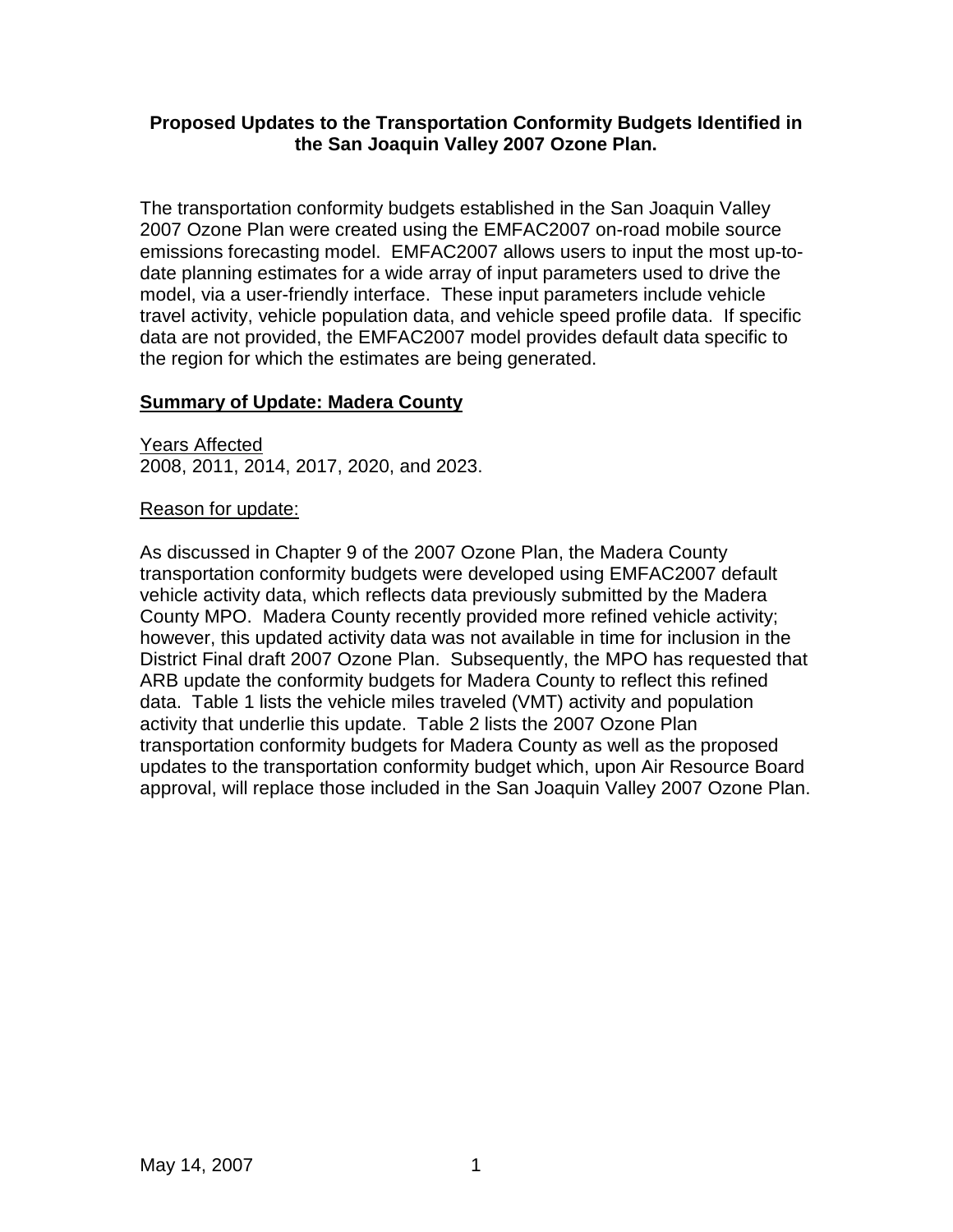**Table 1 Updated Madera County On-road Vehicle Activity Projections**   $(x 1,000)$ 

| Year | <b>EMFAC2007</b><br><b>Default</b><br><b>Vehicle</b><br><b>Travel</b><br>(VMT) | <b>Updated</b><br><b>Madera</b><br><b>Vehicle</b><br>Travel<br>(VMT) | EMFAC2007<br><b>Default</b><br><b>Vehicle</b><br><b>Population</b> | <b>Updated</b><br><b>Madera</b><br><b>Vehicle</b><br><b>Population</b> |
|------|--------------------------------------------------------------------------------|----------------------------------------------------------------------|--------------------------------------------------------------------|------------------------------------------------------------------------|
| 2008 | 5,059                                                                          | 5,065                                                                | 112                                                                | 112                                                                    |
| 2011 | 5,578                                                                          | 5,558                                                                | 124                                                                | 123                                                                    |
| 2014 | 6,107                                                                          | 6,022                                                                | 134                                                                | 132                                                                    |
| 2017 | 6,711                                                                          | 6,673                                                                | 145                                                                | 144                                                                    |
| 2020 | 7,327                                                                          | 7,324                                                                | 156                                                                | 156                                                                    |
| 2023 | 7,728                                                                          | 7,890                                                                | 166                                                                | 170                                                                    |

**Table 2 Updated On-road Transportation Conformity Budgets for Madera County**  (Summer Planning tons per day)

|      | <b>ROG</b>         |                                        | <b>NOx</b> |                                        |
|------|--------------------|----------------------------------------|------------|----------------------------------------|
| Year | 2007 Ozone<br>Plan | <b>Updated</b><br><b>Activity Data</b> | 2007 Ozone | <b>Updated</b><br><b>Activity Data</b> |
| 2008 | 4.5                | 4.4                                    | 14.6       | 14.6                                   |
| 2011 | 3.7                | 3.7                                    | 12.2       | 12.2                                   |
| 2014 | 3.1                | 3.1                                    | 9.8        | 9.7                                    |
| 2017 | 2.6                | 2.6                                    | 7.8        | 7.7                                    |
| 2020 | 4.9                | 1.9                                    | 4.8        | 4.8                                    |
| 2023 | 4.9                | 1.9                                    | 4.4        | 4.5                                    |

### **Summary of Update: San Joaquin County**

Years Affected 2008.

### Reason for Update

While reviewing the San Joaquin Valley 2007 Ozone Plan, ARB staff, working with the District and the transportation planning agency staffs, identified a technical error in the input file used to generate the 2008 transportation conformity budgets. The vehicle speed profile input file only included updates for passenger car speed for light-duty automobiles. Light- and medium-duty trucks and motorcycles all relied on EMFAC2007 defaults for these categories, rather